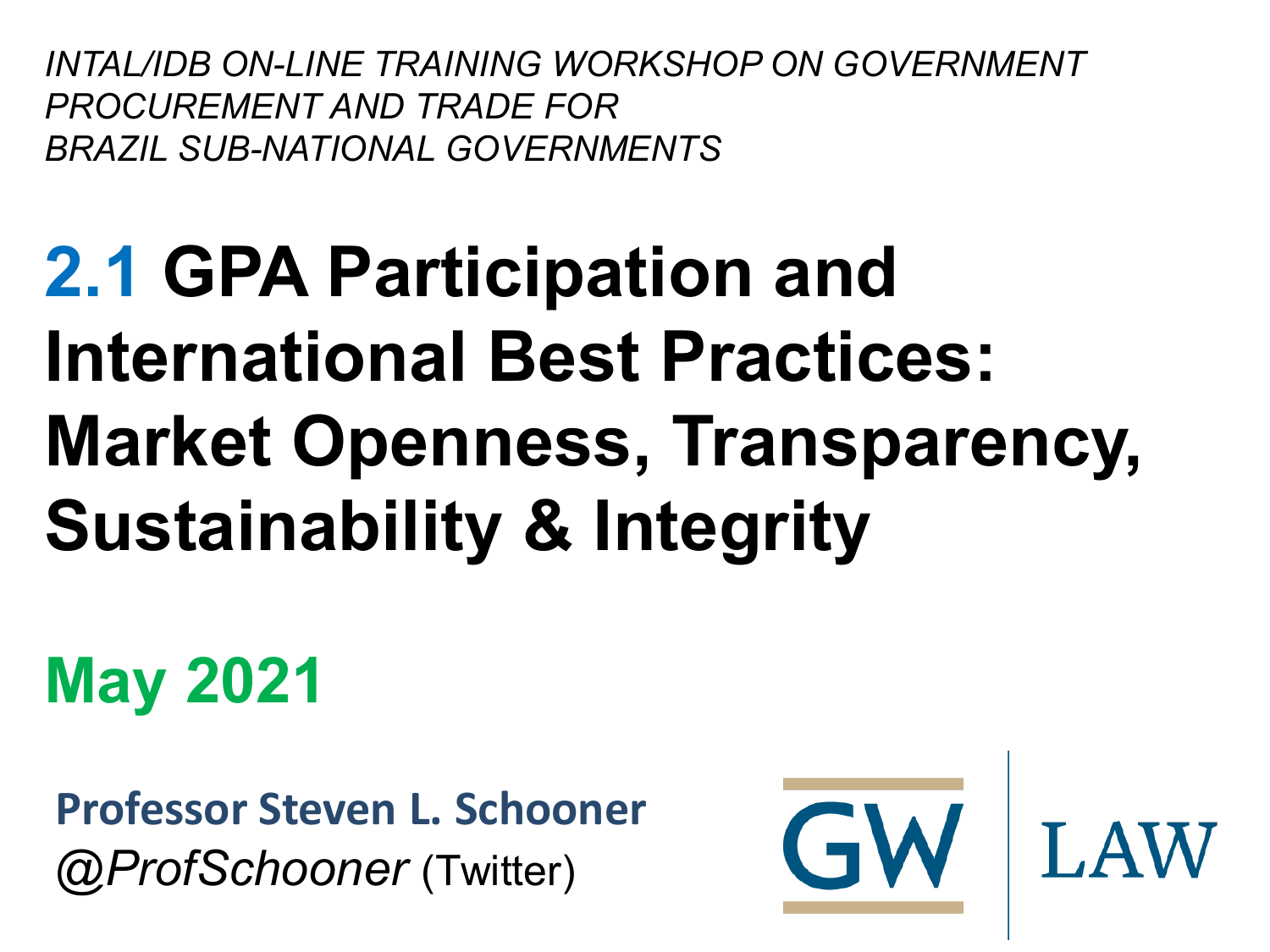### Baseline:

## *Why* Do Governments Procure?

To obtain the goods and services needed to achieve governmental objectives.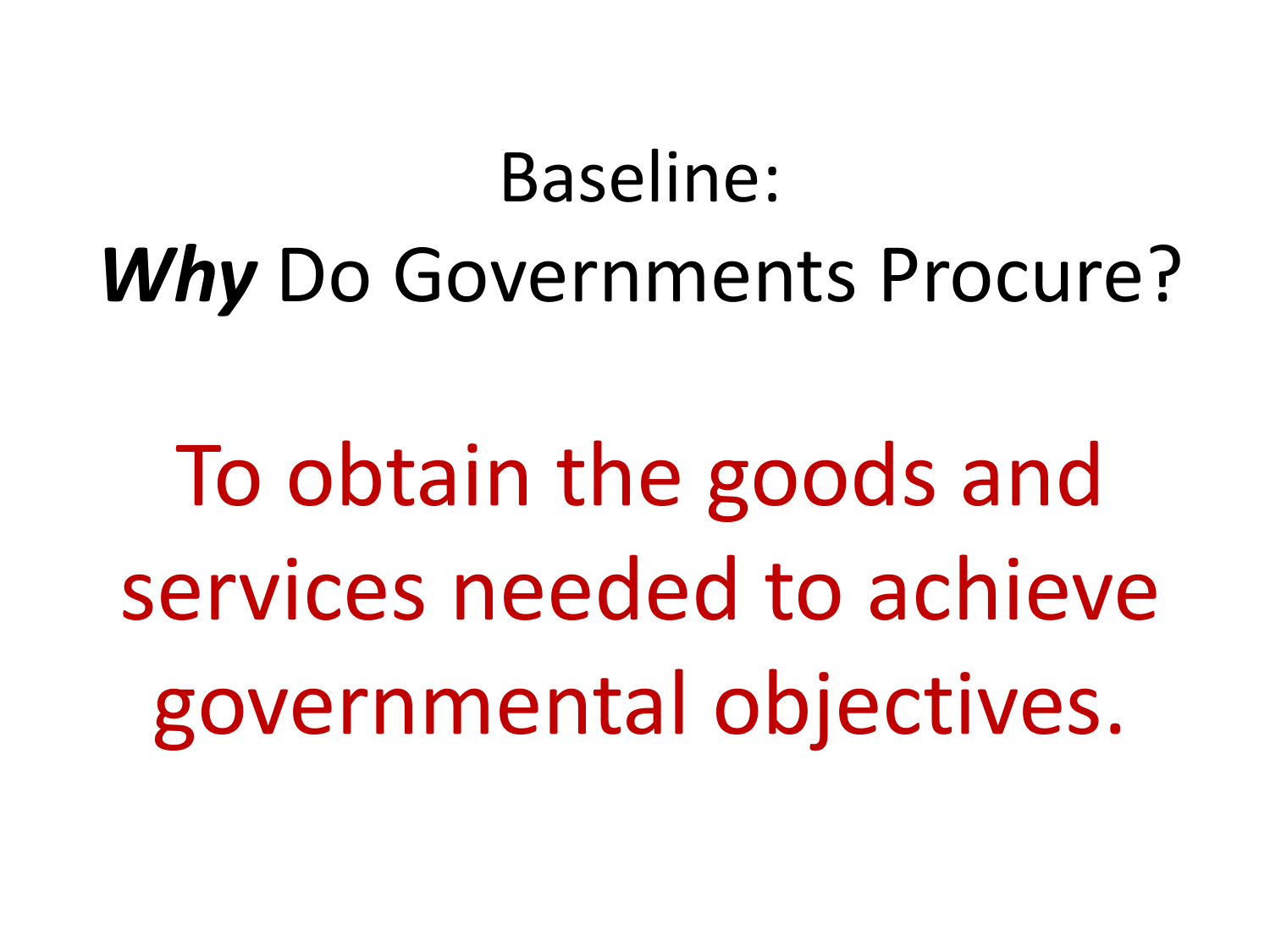#### Procurement & Governance - Aspirations

- Provide effective, stable, credible governance
	- *Deliver critical goods, public works, and services* to your states and citizens
	- *Maintaining confidence in (and avoiding loss of credibility of) government institutions*
- Function within economic constraints
	- Economic Reality: all States confront limited resources, none can afford all of their aspirations
	- *Avoid wasteful spending, excessive taxation, unsustainable debt*
- Deploy private sector capacity to supplement existing government resources
	- Cost effective, reliable outsourcing takes advantage of the global marketplace to *access the best (most innovative, experienced, reliable, cost effective) firms*
- Grow domestic economy by increased access to global marketplace
	- Potential *export markets* dramatically exceed domestic markets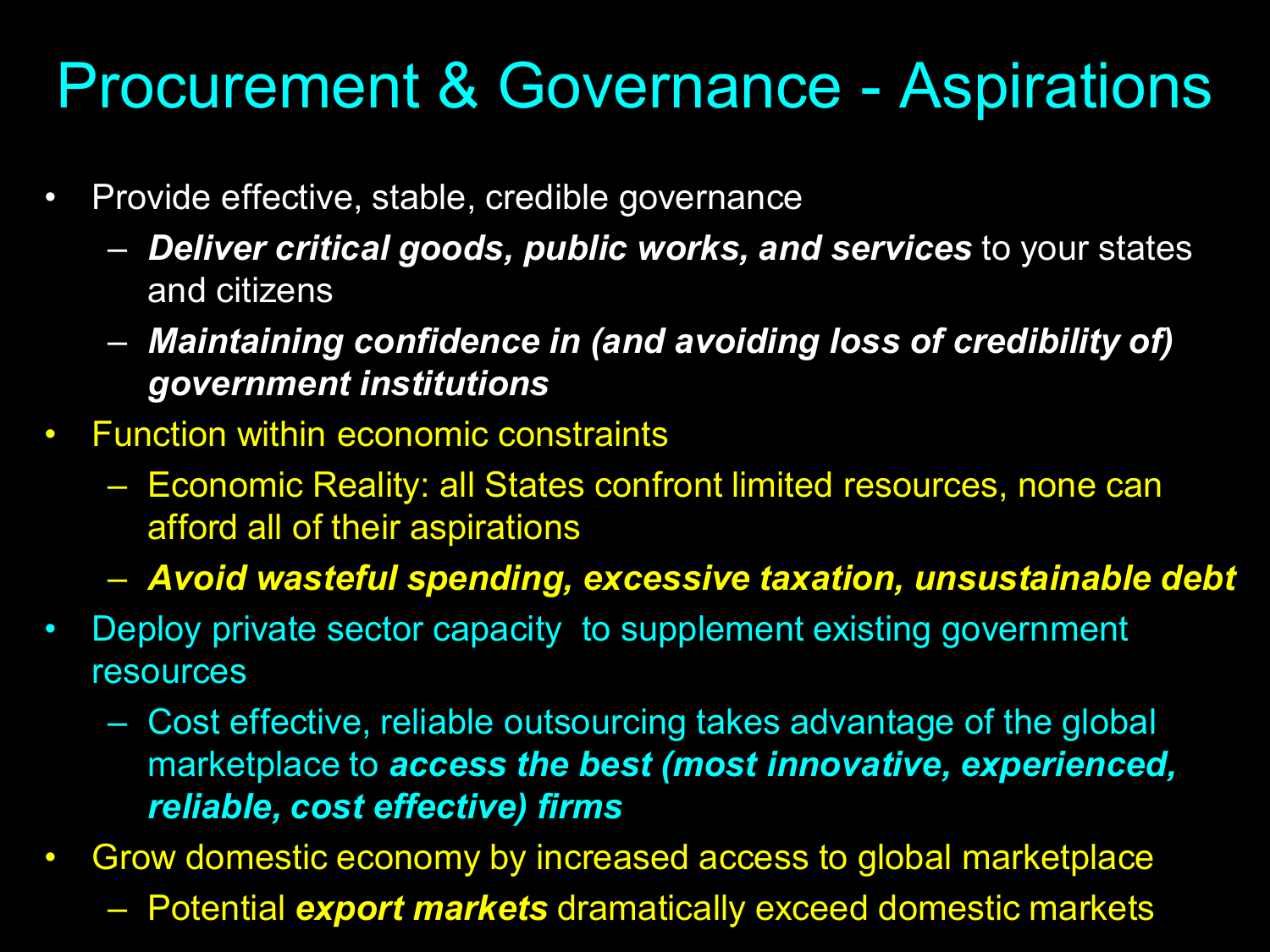# SUSTAINABLE GE ALS





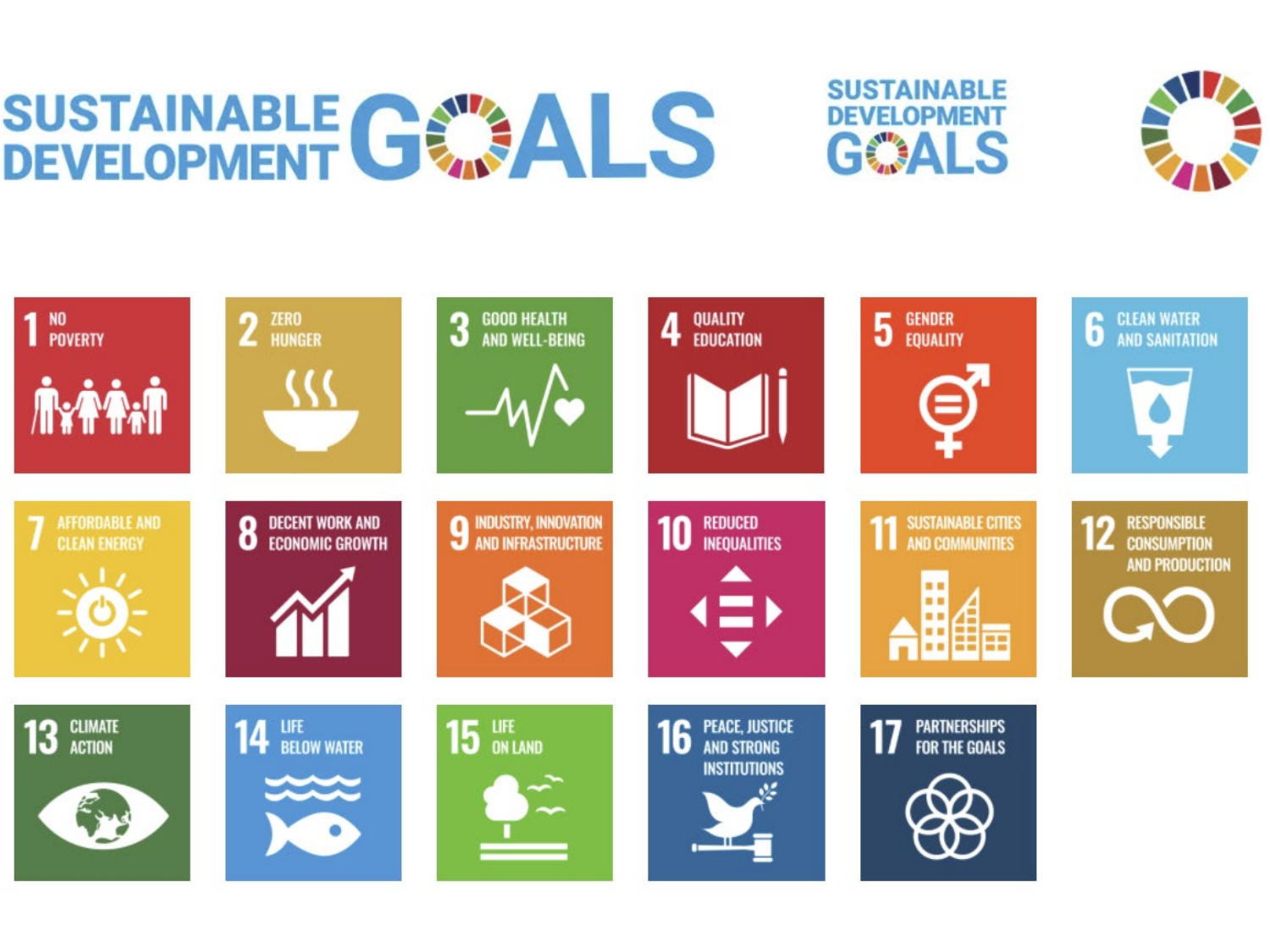**Procurement Must Embrace the Reality of Globalization** –**Multinational markets** –**Multinational firms** –**Global supply chain** –**Free flow of** • **Capital** •**Information** •**Technology** •**Personnel**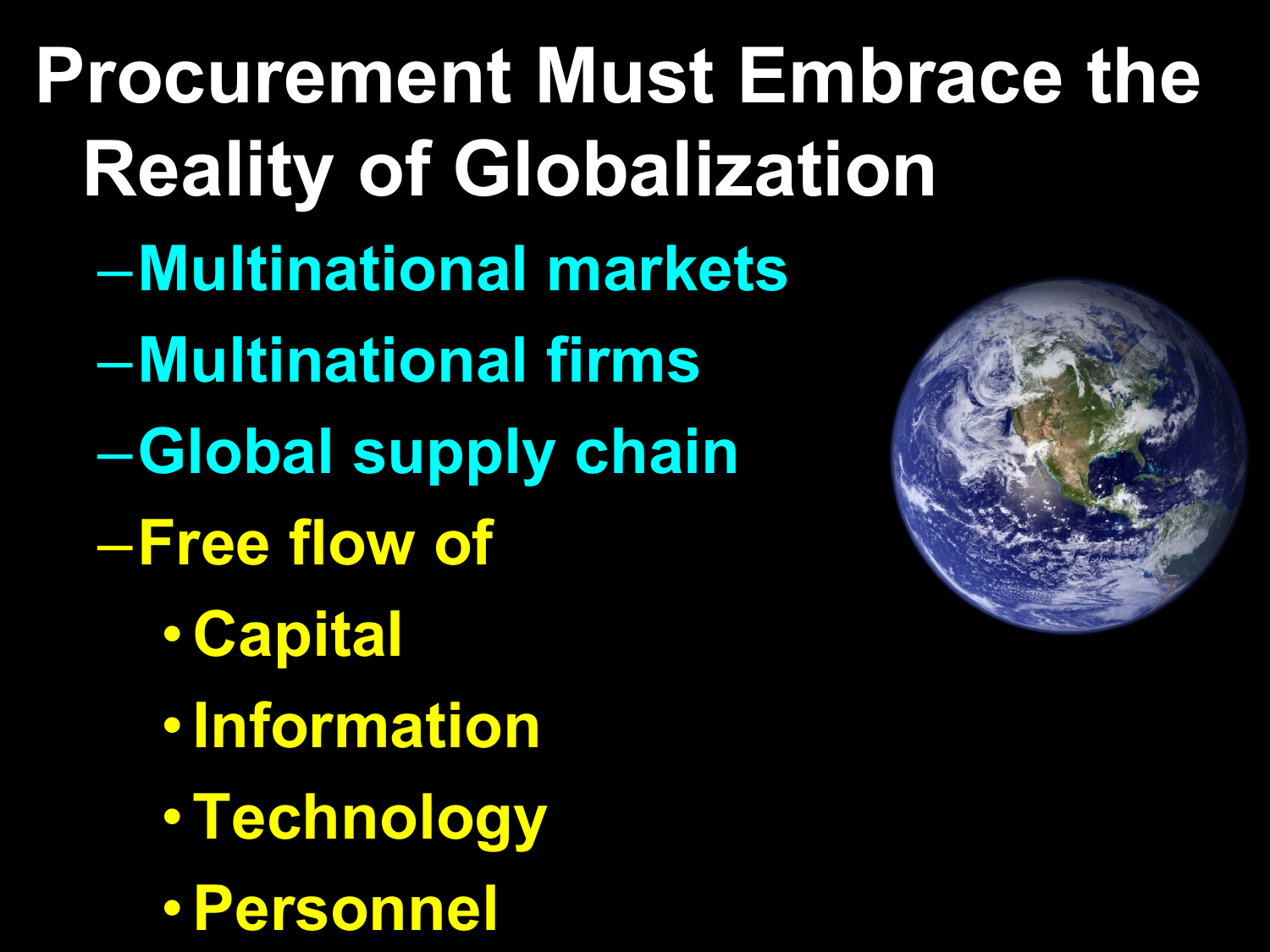**Increasing convergence & harmonization of international procurement norms** –**WTO GPA** –**EU** –**UN-UNCITRAL Model Law**

–**World Bank, etc.**

–**OECD**

–*Bilateral, regional agreements*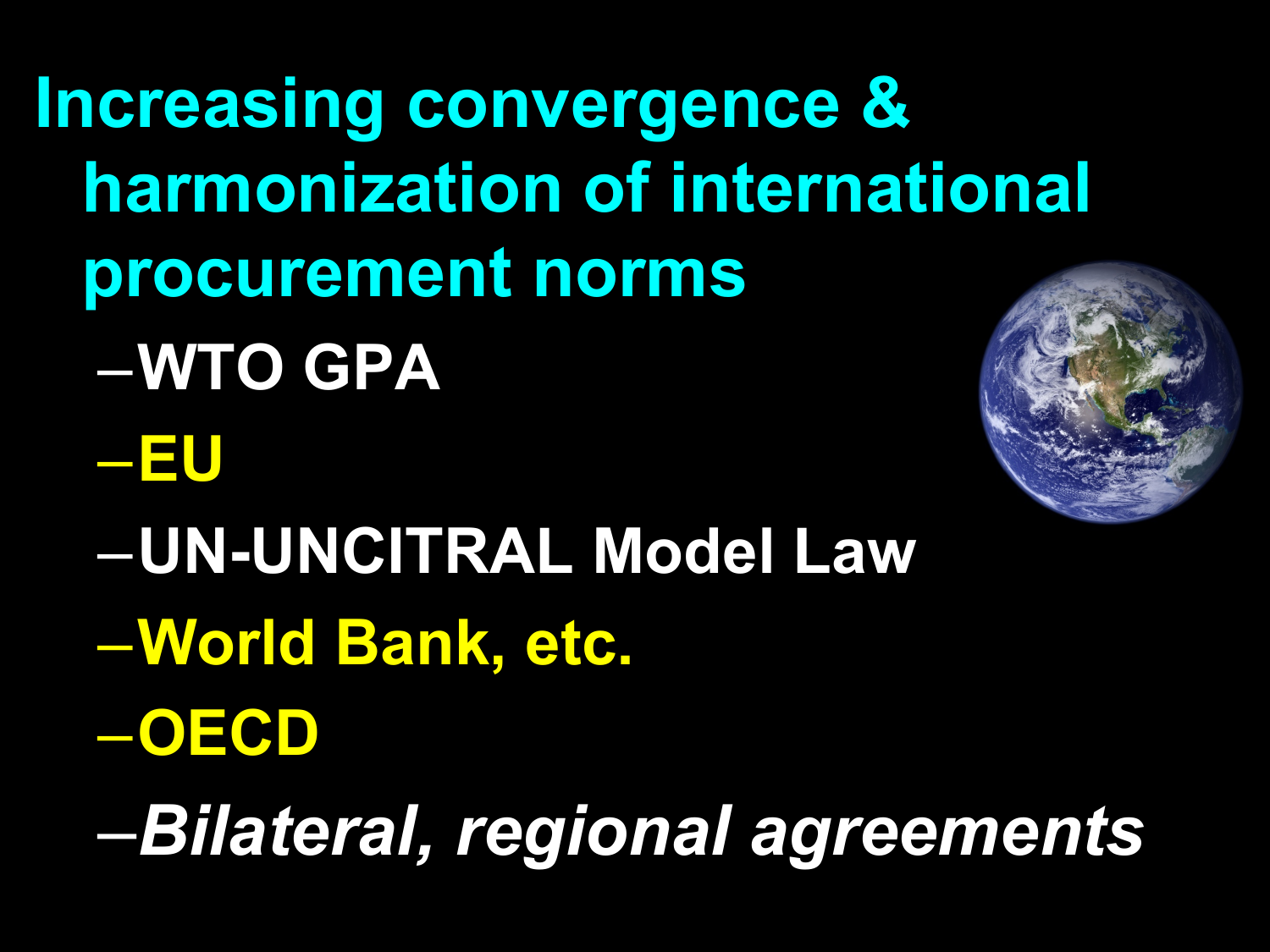## Revised GPA **Global Best Practices Template**

- GPA: Increasingly accepted, familiar template of *global best practices* in public procurement
- **Efficiency**: aligning public procurement regime and practices with well established public procurement regimes (and markets), such as the EU and the US
	- –Benefits government as buyers
	- –Benefits private industry as sellers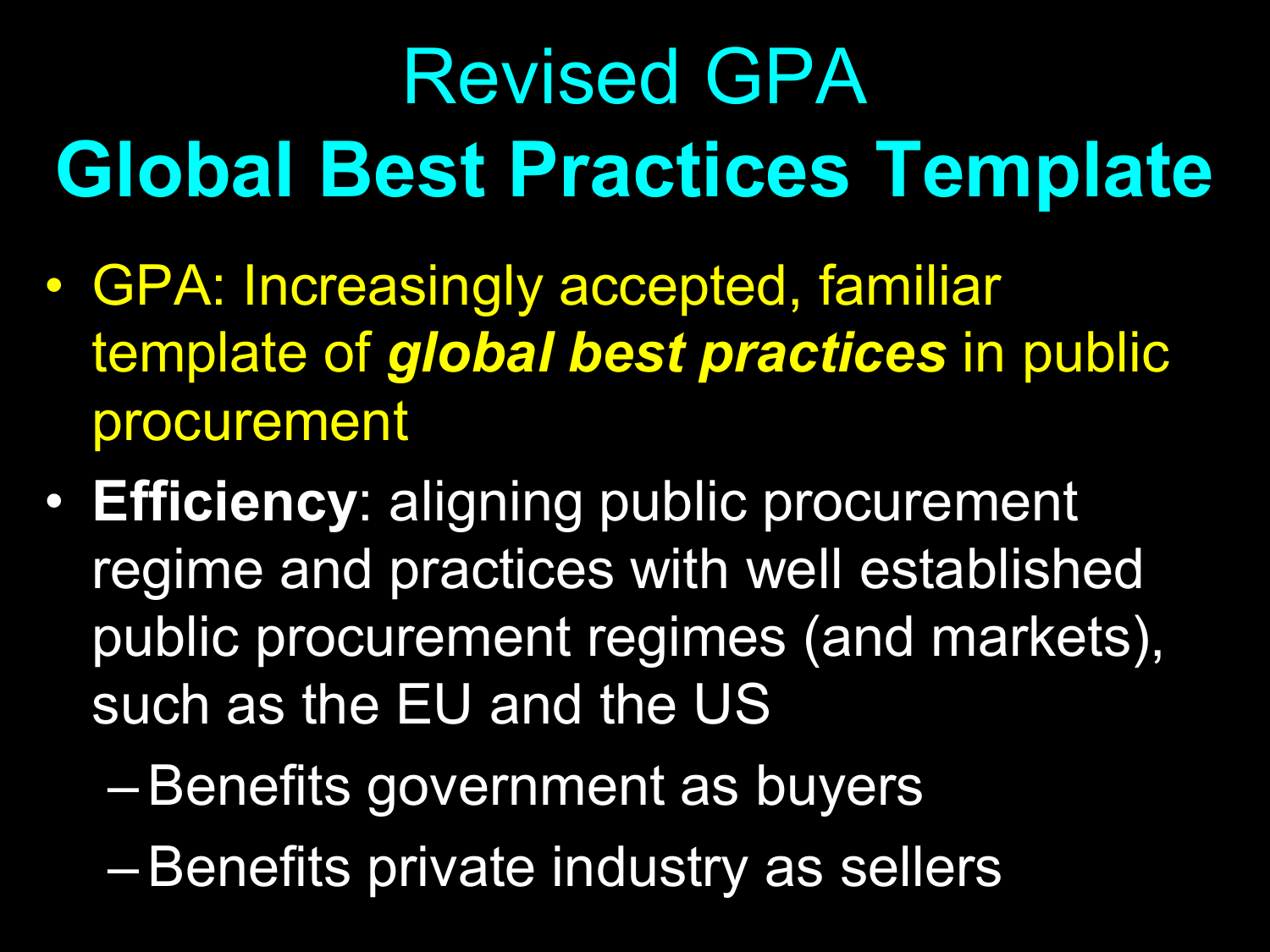Trade Barriers Are Sub-Optimal Barriers to international competition *(which restricts access to the best firms, talent)* may translate into *higher costs – and possibly reduced quality* - for socially important government services, access to goods, and infrastructure Closed markets tend to be *more vulnerable to corruption*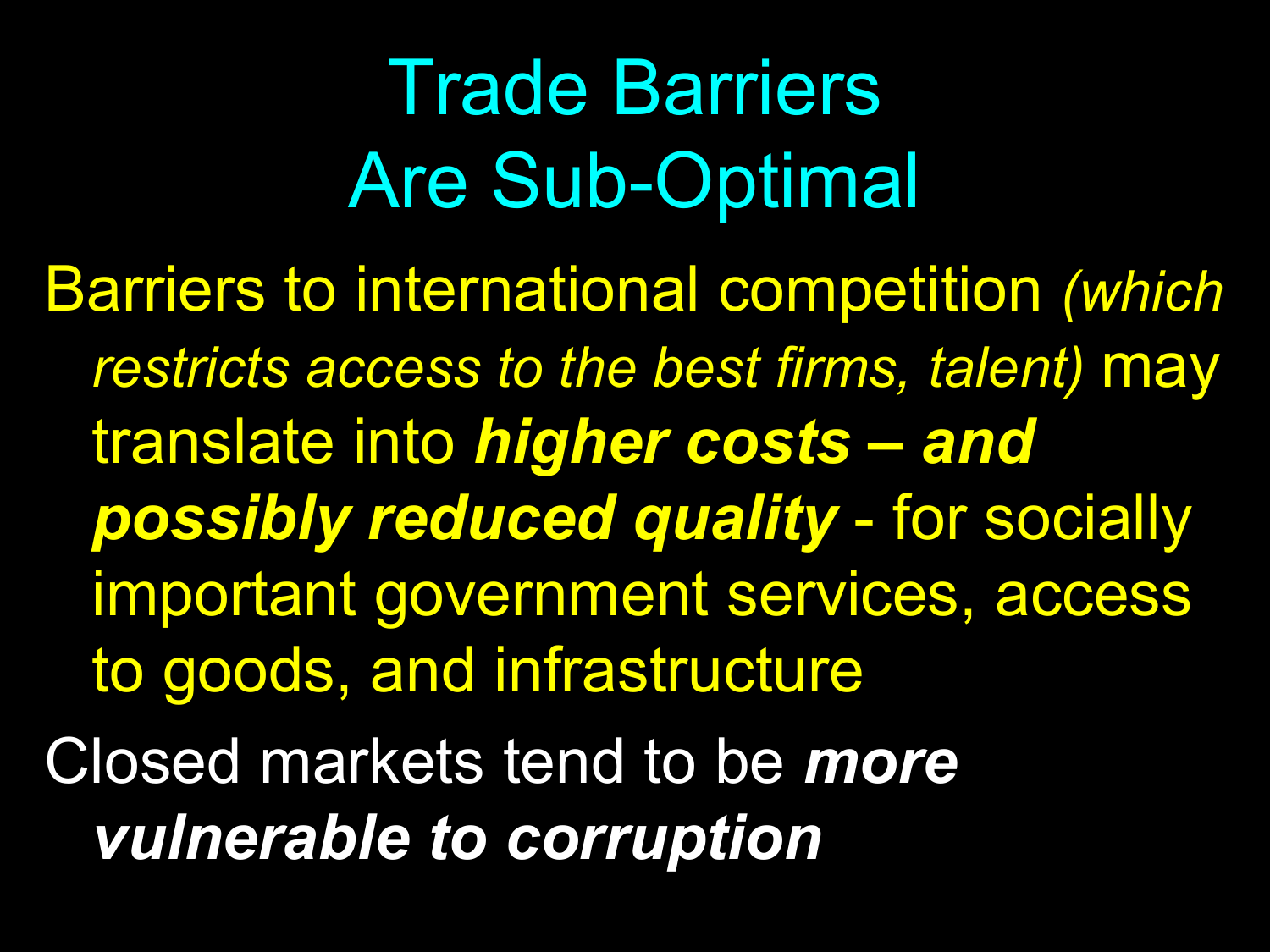## Harsh Reality

- Public Procurement Regimes Are Unlikely to Exceed (and are *more likely to reflect*) Standards, Norms, and Capacities of Other Governmental Institutions
- Some examples:
	- –Transparency
	- –Efficiency
	- Corruption, Credibility & Accountability
	- Human Capacity\*\*\*
	- –Outcome (Results) Orientation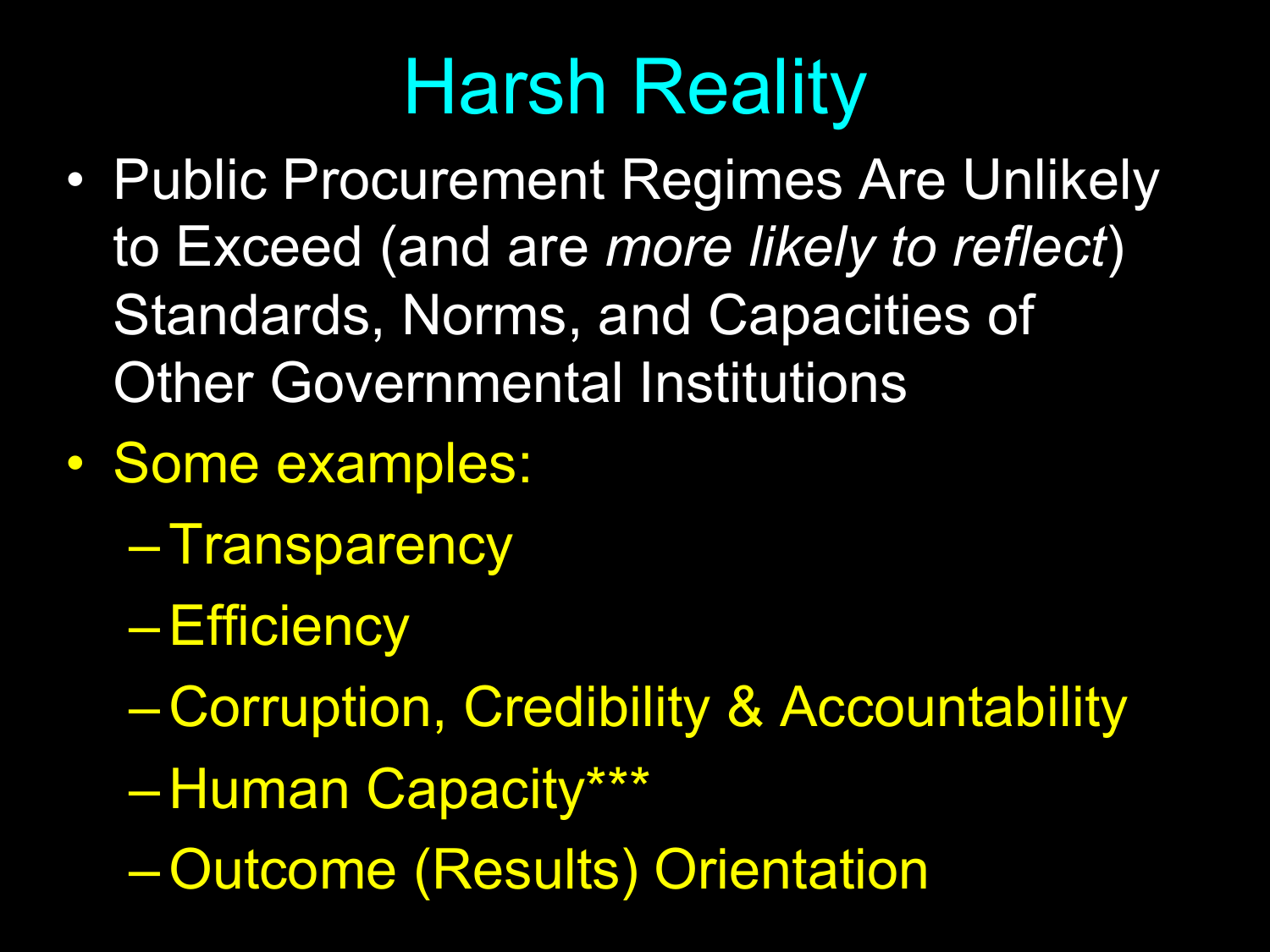## **Transparency: A Key Element**

- *A means* **to other important goals of the procurement system, especially, competition & integrity**
- **Critical to market access** (by domestic and foreign firms)
- **Helps fight corruption (which thrives in the dark)**
- **Increases public trust in the procurement system, and, therefore in government overall**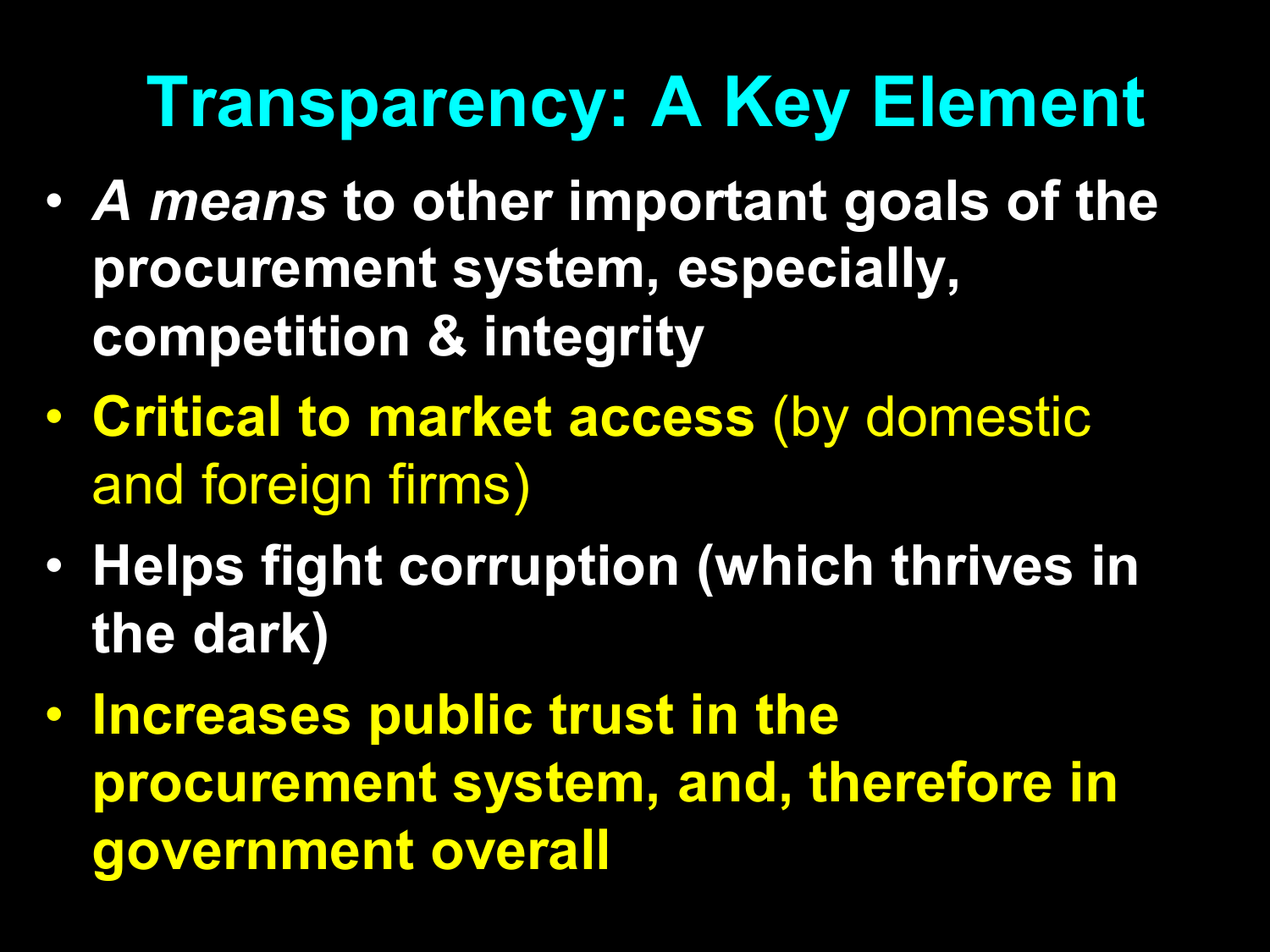### *Premise:* **Open & Transparent Procurement Regimes Enjoy**

- *More potential suppliers*  results in more competition – lower prices & better quality goods & services, which may translate into:
	- Reduced tax burden and/or …
	- Ability to provide more, better government services to State, public
- Healthy pressure for domestic reform, from civil society
- Increased access to foreign markets by (your own) domestic producers (based on *reciprocity*)
- Better return on investment, value for money expended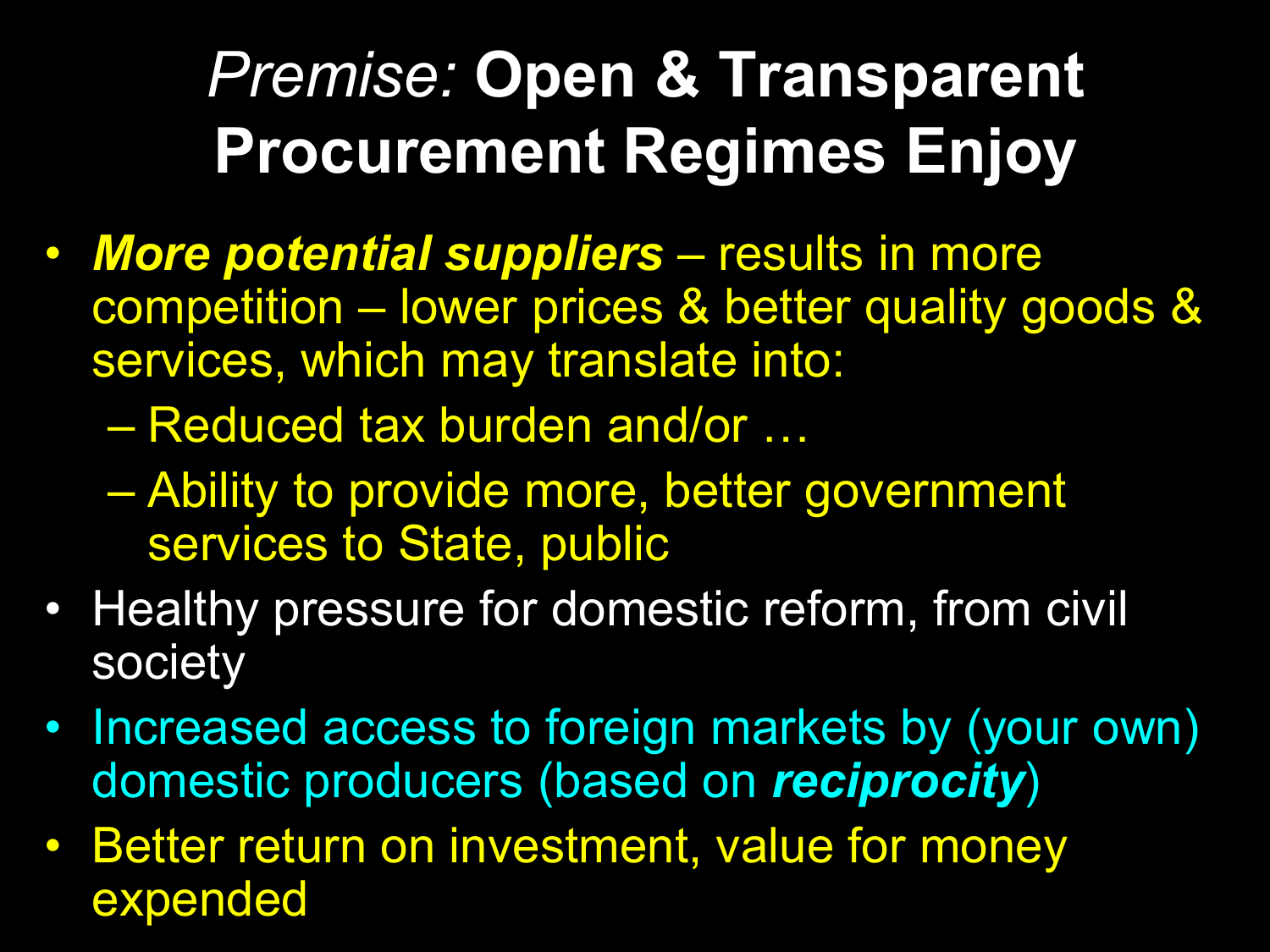## Additional benefits of open, robust procurement regimes

- **"Beach-head" effect – foreign firms selling to government:**
	- **Require domestic subcontractor support**
	- **Seek out non-government customers**
	- **Spend money (lodging, food, entertainment) & stimulate/diversify economy**
- **Growth, development of domestic capacity**
	- **Labor market skills**
	- **Access to technology**
	- **Training, management experience, etc.**
- **Spillover effect – domestic firms become more competitive; sell at lower prices (to government and private sector)**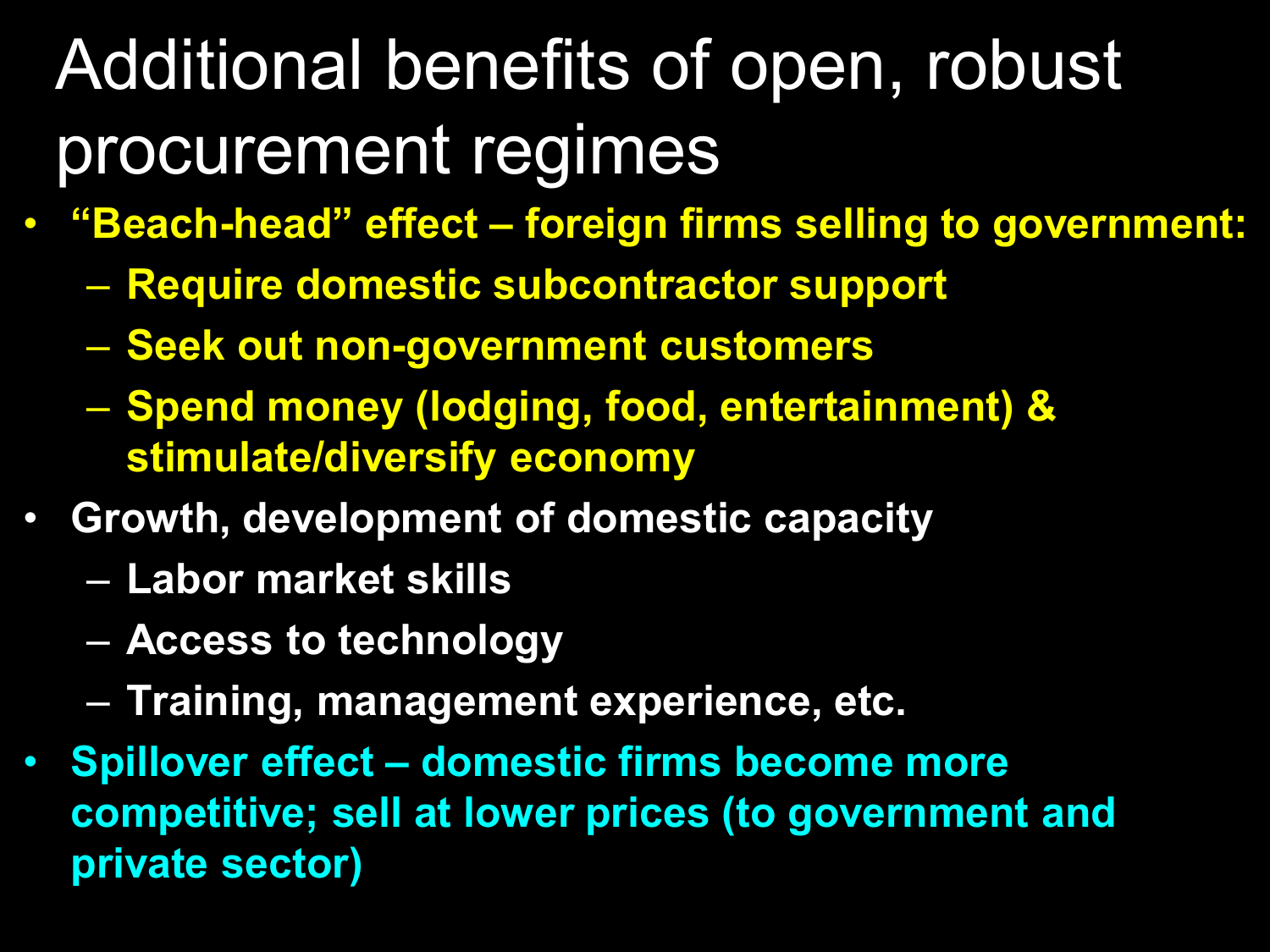## Goals & Constraints

- *Transparency*
- *Integrity (Compliance, Corruption Control)*
- *Competition*
- *Uniformity*
- **Risk Avoidance**
- **Wealth Distribution**
- **Value for Money** –*Sustainability*
- **Administrative Efficiency**
- **Customer Satisfaction**

*Conventional?* **Transitional? Current?**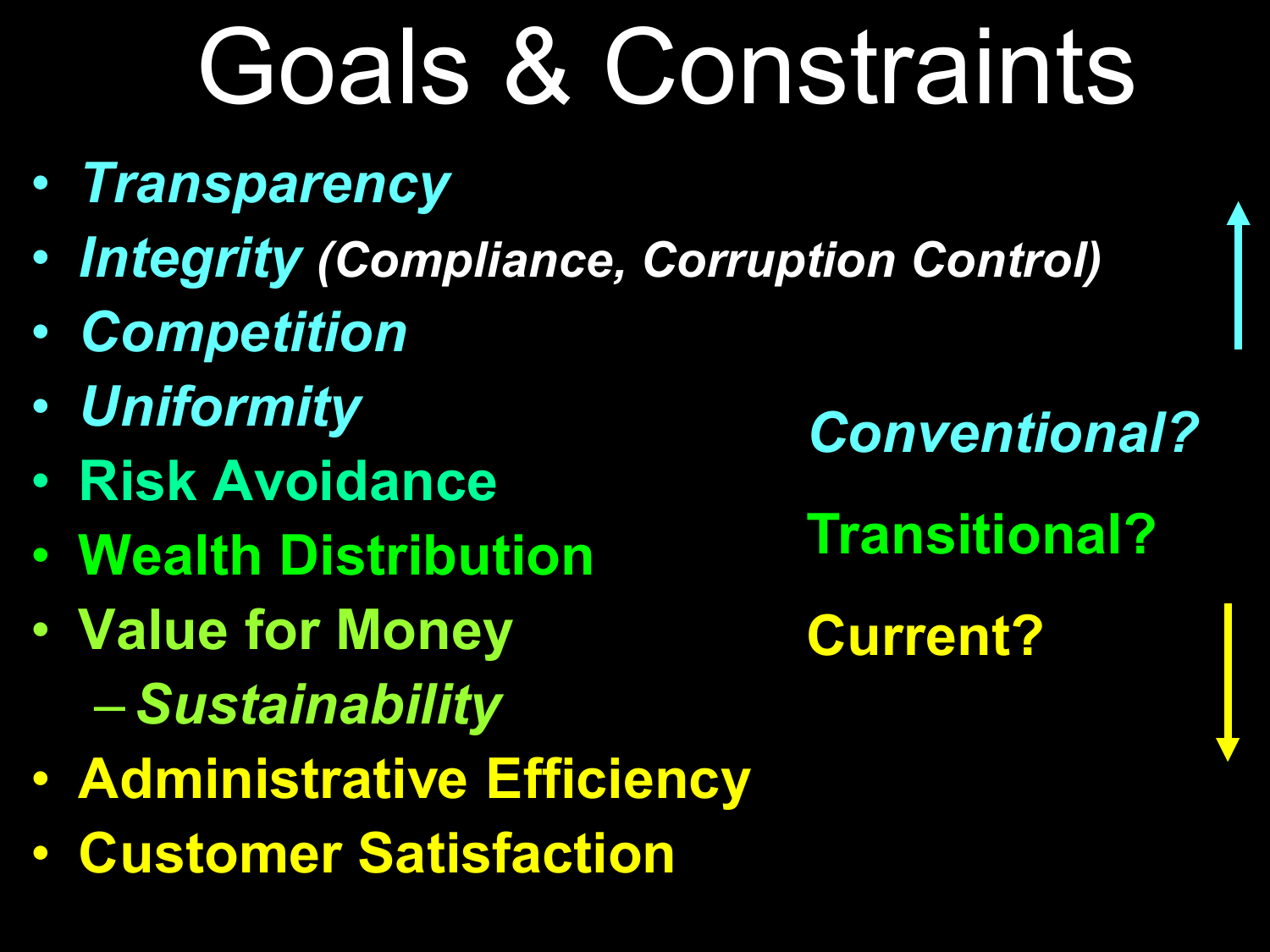- Citizens/public
	- Taxpayers
	- Recipients of government services
- Government officials:
	- End users of goods & services
	- Legislature (appropriators)
	- Government ministers/bureaucracy
	- Accountability organizations (courts/auditors)
- **Civil Society** 
	- Press/Media
	- Interest groups (for example, small businesses)
- Private Sector (Companies/Contractors)
	- Domestic v. Foreign
	- Firms/Companies dependent on sales to Government (as opposed to purely commercial firms)

*Whose Priorities? [Stakeholders] everyone cares!*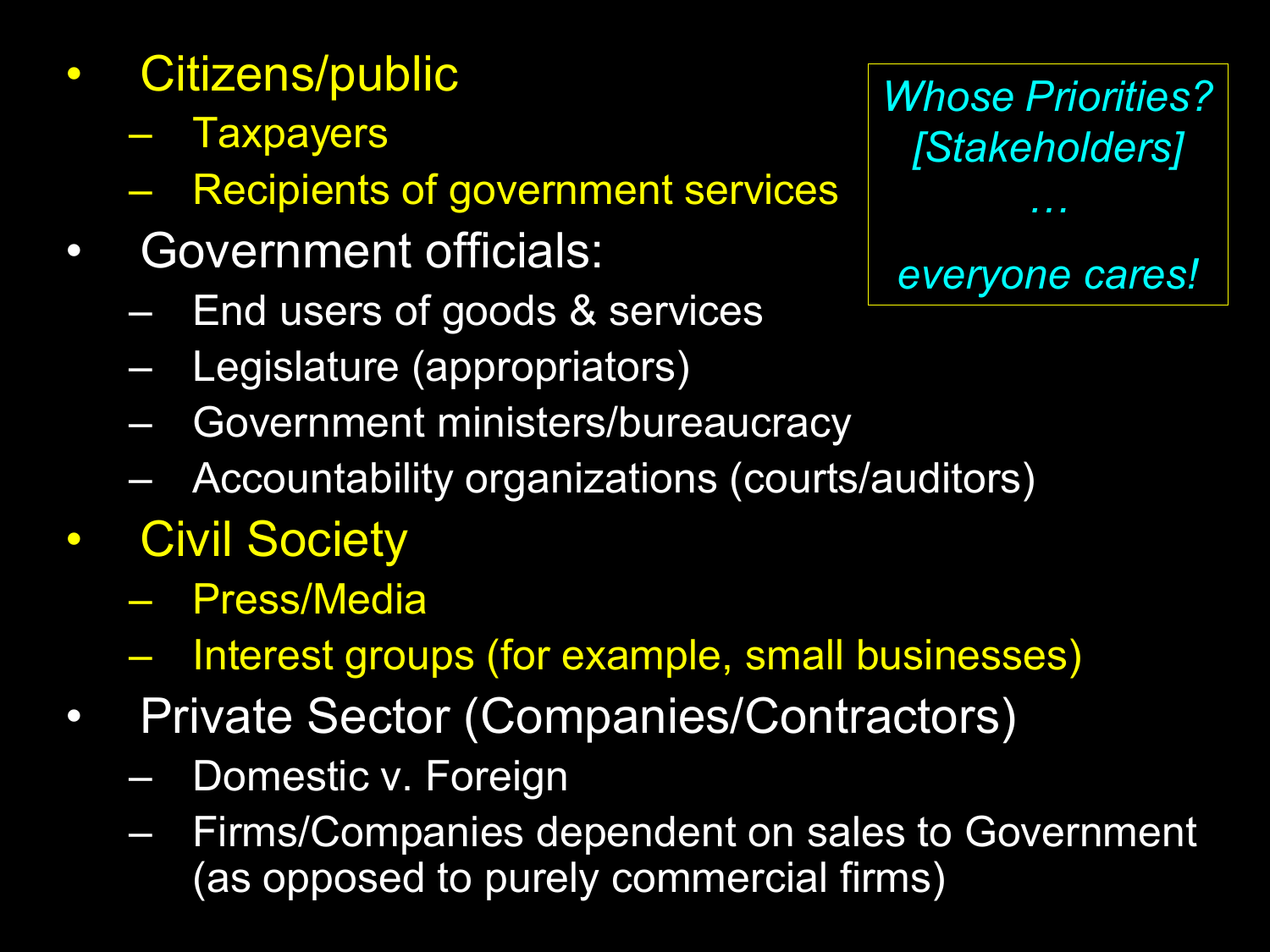## Data:

## *Key to Informed Decision Making*

- **Measure what matters**, not what's easy to measure
	- *Focus more* on procurement OUTCOMES
		- Value for money, life cycle cost, customer satisfaction
	- *Focus less* on the procurement process
	- *What you received* (in exchange for your expenditure) *is more important than what you spent*
- Consider the Evolving *Open Data* standards
- *Make decisions based upon data*  not myths, not anecdotes, not rumors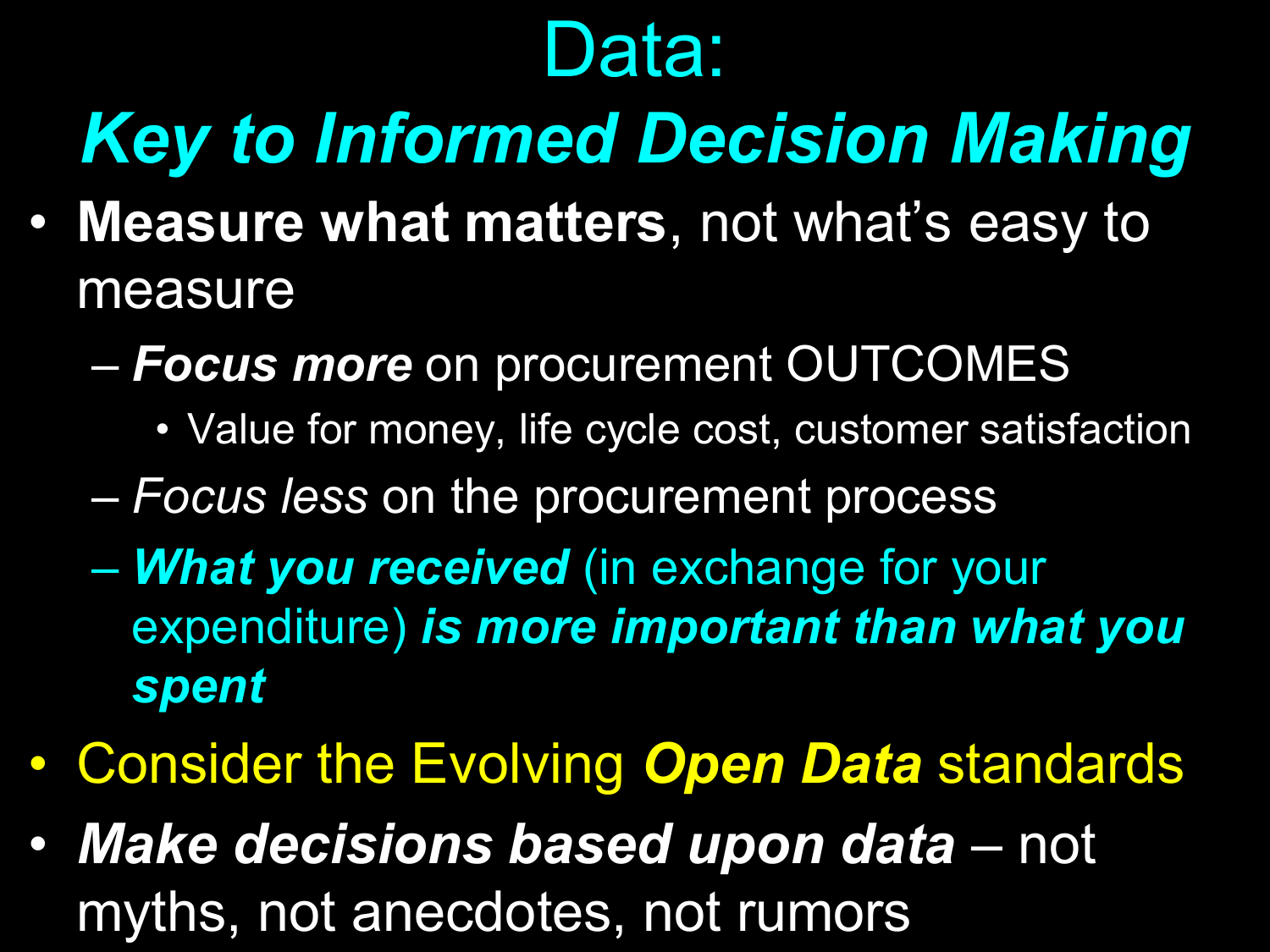*Rethinking Conventional Procurement Metrics*

#### **Conventional U.S.** Procurement Metrics

- Volume of **Transactions**
- Contract price
	- *(Low) Purchase Prices*
- Delivery Date
- Original performance specification
- SME participation

**Market-Based Metrics** 

- Value (received) for money (expended)
	- **Life Cycle Cost** (or Total Ownership Cost)
- *Customer Satisfaction*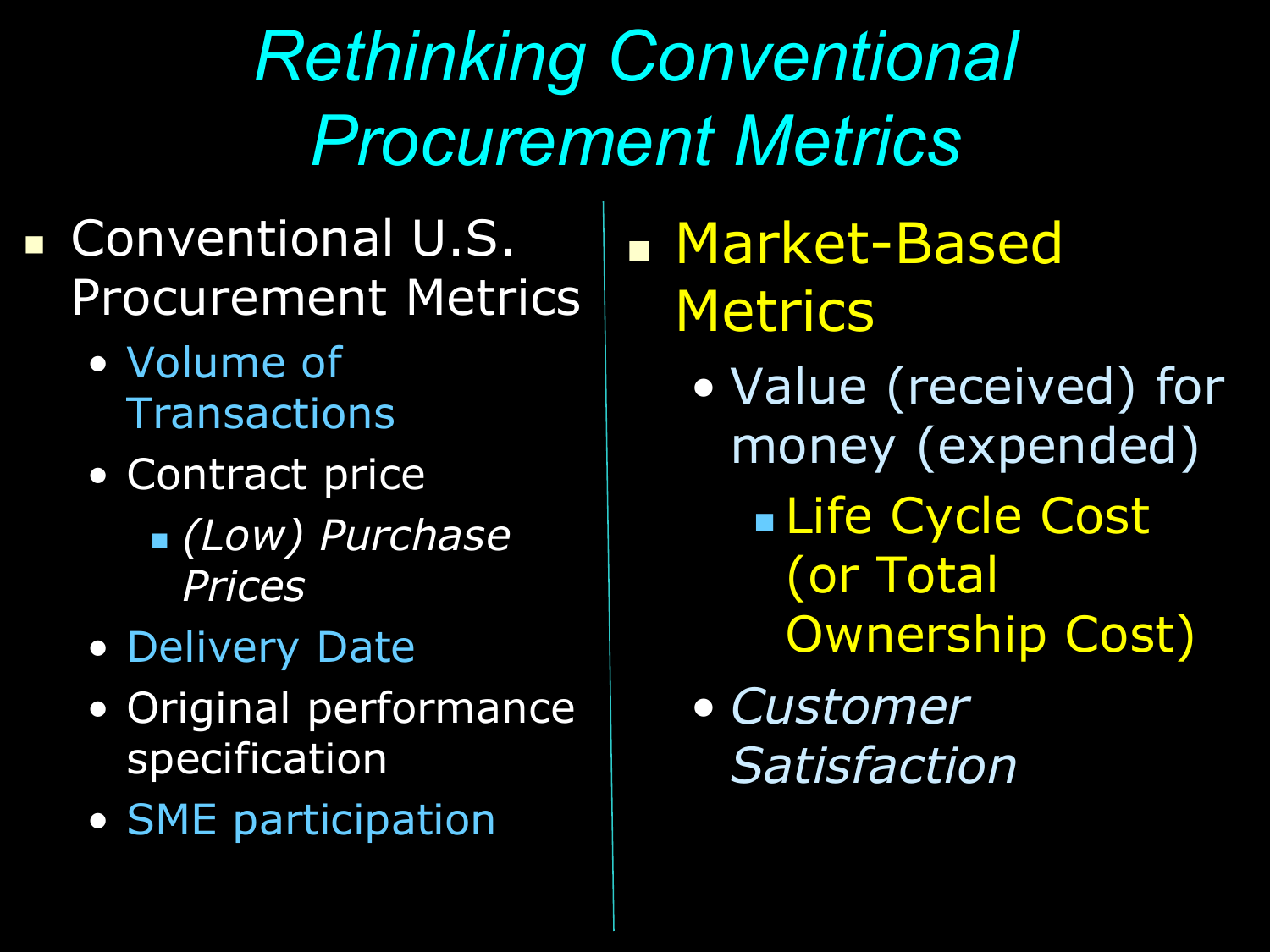## *Distinguishing* Low Price From **Value**

- **Low purchase price may lead to a "false economy"**
- *Consumer-based approach: value for money, most economically advantageous tender, cost/technical tradeoff, price/quality ratio*
- *Life Cycle Cost* **(**LCC or total cost of ownership, TOC) is a more meaningful (informative) measure. LCC elements include:
	- Purchase Price
	- Transaction Costs
	- Operating Costs
	- Maintenance (Sustainment) Costs
	- Disposition Costs (+/-)
	- \* *Externalities (e.g., Sustainability Considerations)*